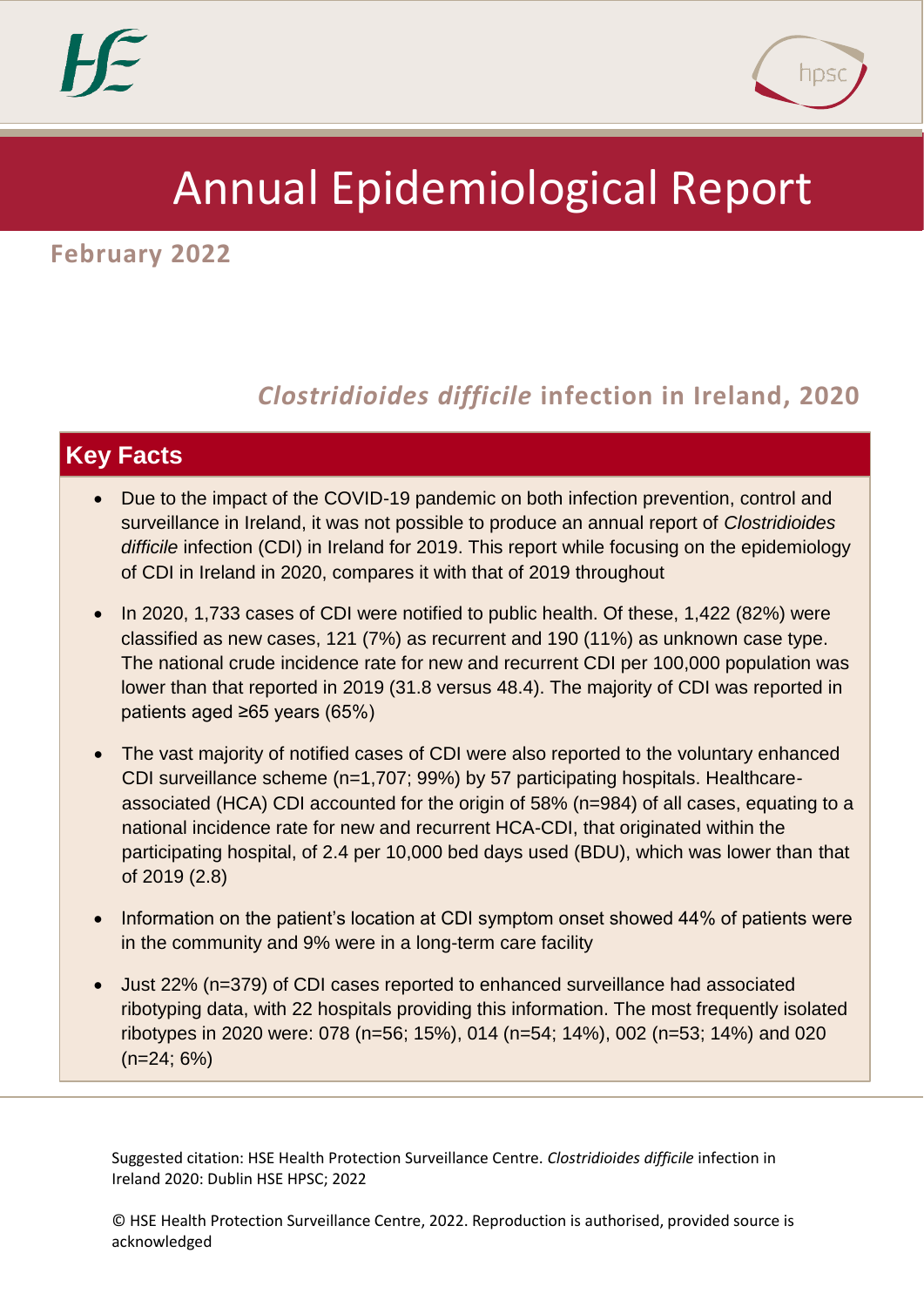# **Table of Contents**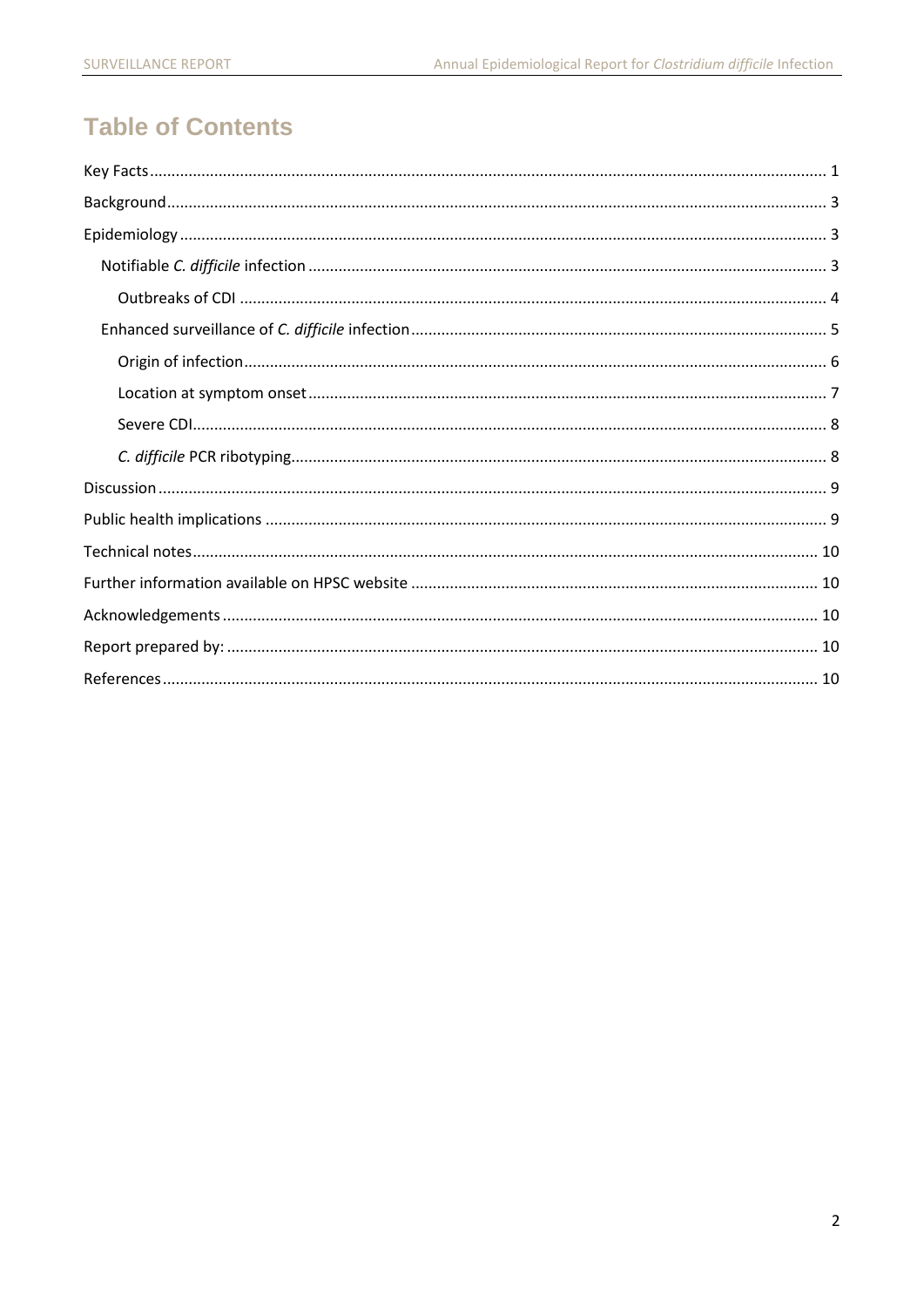# <span id="page-2-0"></span>**Background**

New cases of *Clostridioides difficile* infection (CDI) in persons aged two years or older became notifiable in May 2008 to Departments of Public Health via the Computerised Infectious Disease Reporting (CIDR) system. In January 2012, recurrent CDI cases also became notifiable<sup>1</sup>.

Since August 2009, enhanced data on CDI origin, onset and severity is captured through the voluntary national enhanced surveillance system, rather than on CIDR, according to a standardised surveillance protocol<sup>2</sup>. By 2020, 57 acute hospitals (46 publicly-funded and 11 private) participated in enhanced CDI surveillance.

# <span id="page-2-1"></span>**Epidemiology**

### <span id="page-2-2"></span>**Notifiable** *C. difficile* **infection**

In 2020, 1,733 CDI cases were notified to Departments of Public Health. The national crude incidence rate (CIR) for new and recurrent CDI per 100,000 population was lower than that reported in 2019 (31.8 versus 48.4), as shown in Table 1.

A drop in the rate of CDI notifications was evident in 2020, when compared with 2019, which had been higher than in recent years, as shown in Figure 1. The proportion of notifications assigned a case type (new or recurrent) decreased from 98% in 2019 to 89% in 2020, meaning that the proportion of those without an assigned case type increased from 2% in 2019 to 11% in 2020.

### **Table 1. CDI notifications reported to CIDR, 2019 & 2020**

| <b>Mandatory CIDR notifications to public health</b> | 2020        | 2019        |
|------------------------------------------------------|-------------|-------------|
| <b>Number of notifications</b>                       | 1,733       | 2.288       |
| Number of new notifications                          | 1,422 (82%) | 2,034 (89%) |
| Crude incidence rate* (new & recurrent cases)        | 31.8        | 48.4        |
| Number of outbreaks                                  | b           | 16          |

\*Crude incidence rate is the number of new and recurrent notifications per 100,000 population. The 2019 rate was calculated using the 2016 census data and the 2020 rate using CSO population estimates for 2020, excluding children <2 years. (Source: CIDR)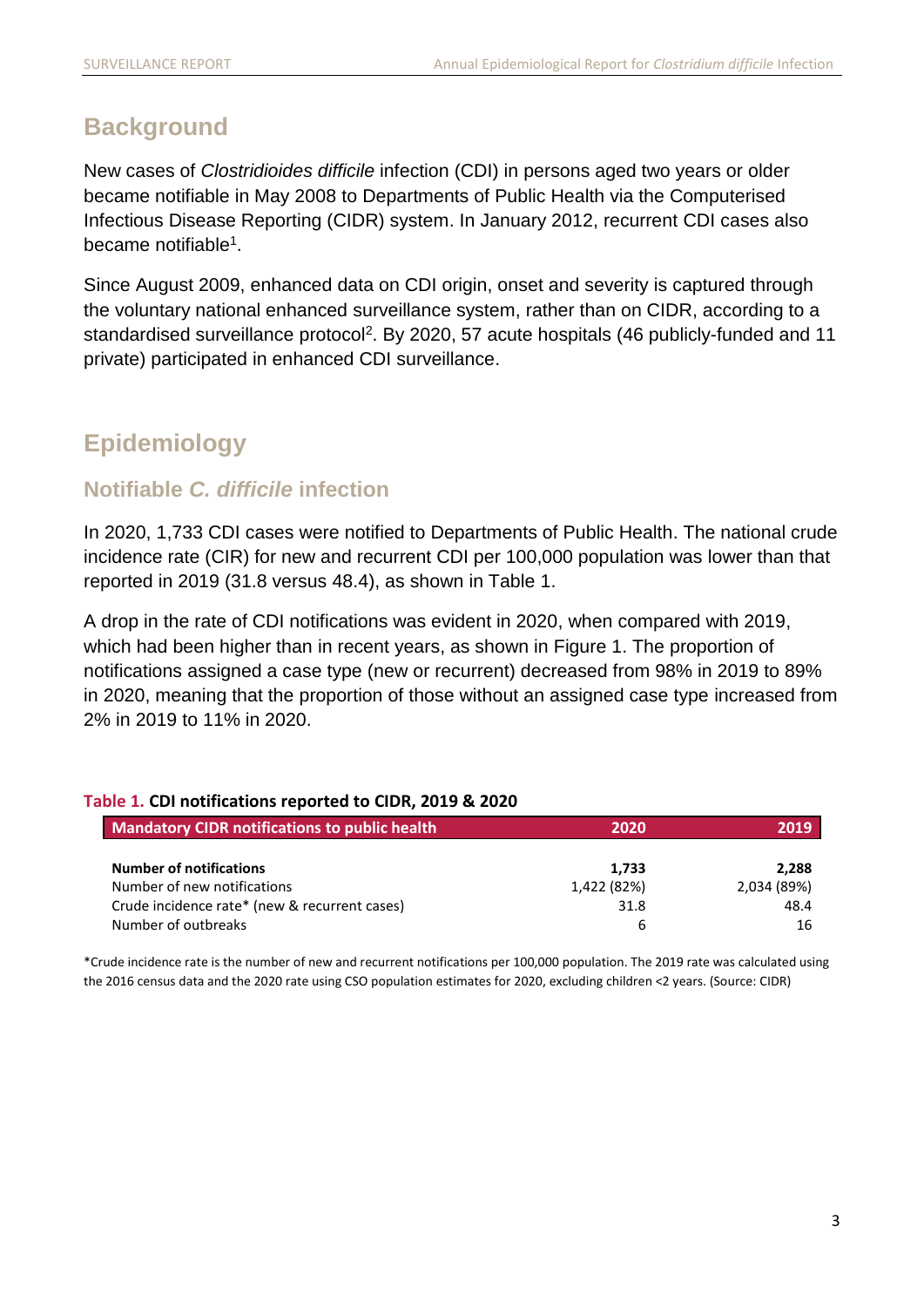



Source: CIDR

### <span id="page-3-0"></span>**Outbreaks of CDI**

In 2020, six outbreaks of CDI were notified, all of which were healthcare-associated: five were associated with acute hospitals and one outbreak was reported in a long-term care facility (Figure 2).



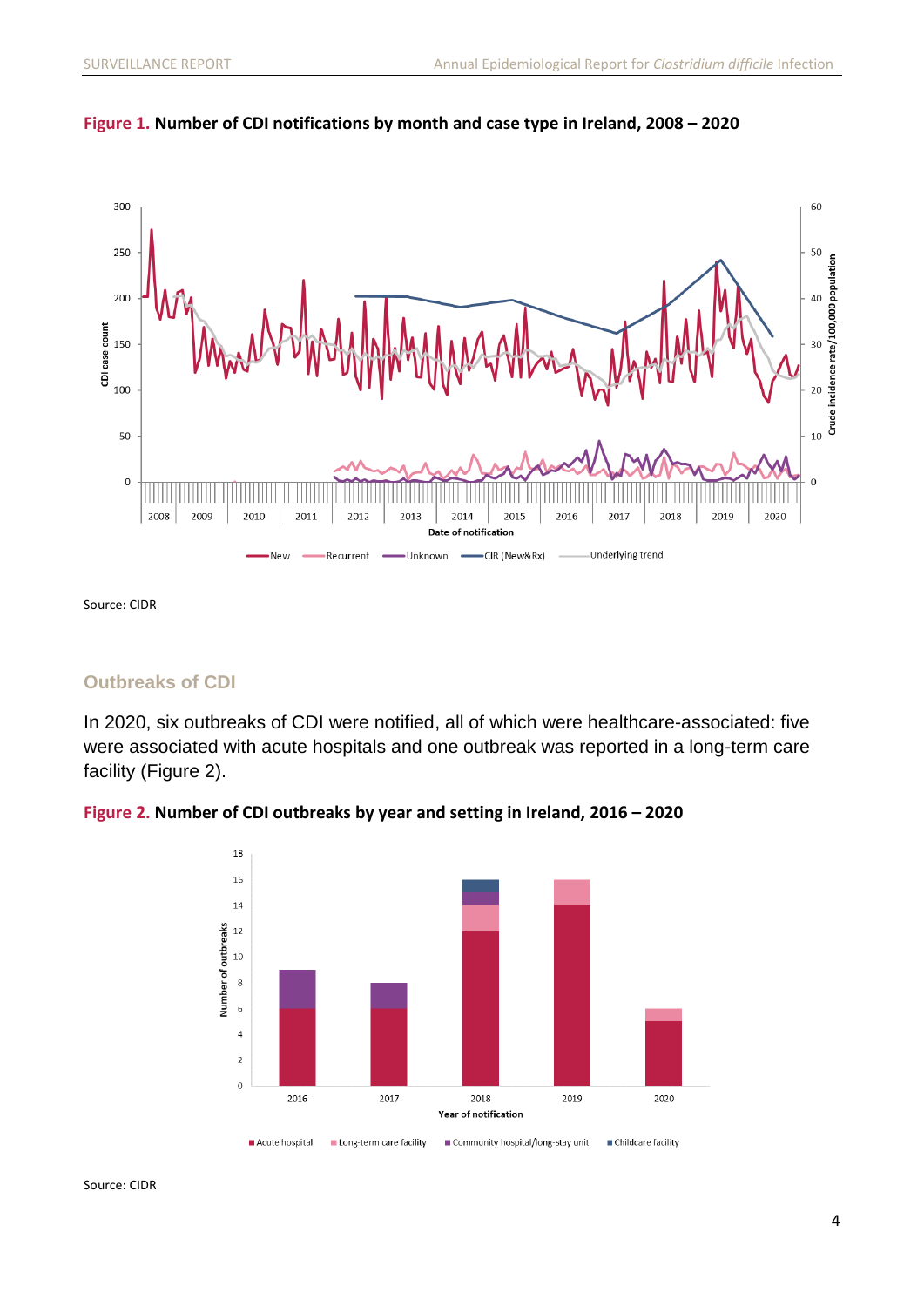### <span id="page-4-0"></span>**Enhanced surveillance of** *C. difficile* **infection**

There were 1,707 CDI cases reported to the voluntary enhanced surveillance scheme by 57 hospitals (96% of public and 92% of private hospitals reported upon patients with CDI) (Table 2). Since 2012, participation in enhanced CDI surveillance has stabilised, with all tertiary and general hospitals providing data.

Of 1,707 cases reported in 2020, 1,469 (86%) were new, 9% recurrent and 5% of unknown case type. The majority of cases occurred in females (58%), as shown in Figure 3. The mean age was 68.1 years (range: 2-100), with the highest proportion (n=1,136; 67%) in patients ≥65 years.

| Voluntary enhanced surveillance system cases       | 2020        | 2019                                                  |
|----------------------------------------------------|-------------|-------------------------------------------------------|
|                                                    |             |                                                       |
| Cases reported to enhanced surveillance system     | 1,707       | 2,185                                                 |
| Number of new cases                                | 1,469 (86%) | 1,883 (86%)                                           |
| Number of hospitals participating                  |             | 57 (46 public, 11 private) 57 (46 public, 11 private) |
| CDI incidence rate** (all hospital-acquired cases) | 2.4         | 2.8                                                   |
| Origin: Location where infection was acquired      |             |                                                       |
| Healthcare-associated cases<br>$\bullet$           | 984 (58%)   | 1,417 (65%)                                           |
| Reporting hospital<br>$-$                          | 831 (84%)   | 1,130 (80%)                                           |
| Long-term care facility<br>$-$                     | 80 (8%)     | 167 (12%)                                             |
| Other hospital<br>$-$                              | 67 (7%)     | 111 (8%)                                              |
| Unknown healthcare facility                        | 6(1%)       | 9(1%)                                                 |
| Community-associated cases<br>$\bullet$            | 480 (28%)   | 498 (23%)                                             |
| Discharged within 4-12 wks from HCF                | 138 (8%)    | 127 (6%)                                              |
| Unknown origin<br>$\bullet$                        | 105 (6%)    | 143 (6%)                                              |
| Onset: Location where patient symptoms occurred    |             |                                                       |
| Healthcare onset<br>$\bullet$                      | 905 (53%)   | 1,290 (59%)                                           |
| Reporting hospital<br>$-$                          | 765 (85%)   | 1,041 (81%)                                           |
| Long-term care facility<br>$-$                     | 80 (9%)     | 164 (13%)                                             |
| Other hospital<br>$-$                              | 40 (4%)     | 57 (4%)                                               |
| Unknown location                                   | 20(2%)      | 28 (2%)                                               |
| Community onset<br>٠                               | 744 (44%)   | 824 (38%)                                             |
| Unknown onset                                      | 58 (3%)     | 71 (3%)                                               |
| <b>Severity</b>                                    |             |                                                       |
| Requiring ICU admission or colectomy               | 35 (2.1%)   | 36 (1.6%)                                             |

### **Table 2. CDI cases reported to enhanced surveillance system in Ireland, 2019 & 2020**

\*\*CDI rate is the number of new and recurrent cases per 10,000 bed days used. Bed days used data provided by HSE Business Information Unit (Source: HPSC)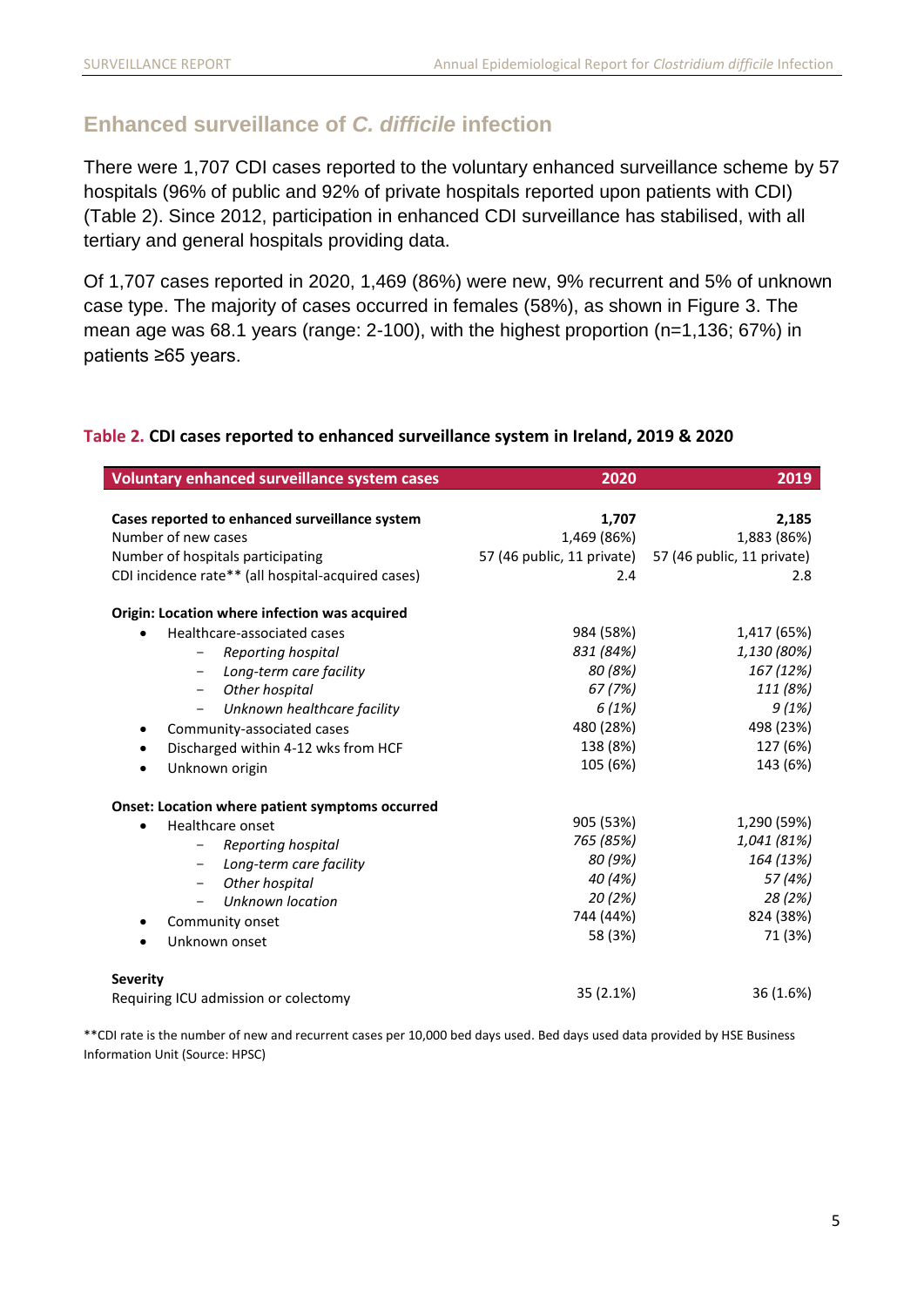

### **Figure 3. Age and gender distribution of CDI in Ireland, 2020**

\*Rates calculated using CSO population estimates for April 2020 excluding children <2 years (Source: HPSC)

### <span id="page-5-0"></span>**Origin of infection**

Figure 4 displays annual trends in the breakdown of CDI origin. Of all cases of CDI (new, recurrent and unknown case type) reported in 2020, 984 (58%) originated within a healthcare facility (HCA), compared with 65% in 2019, with 49% (n=831) of all cases in 2020 originating within the reporting hospital. A greater proportion of CDI cases (n=480; 28%) in 2020 were community-associated (CA) compared with 2019 (23%).

**Figure 4. Origin of CDI in Ireland by facility type, 2016-2020**



#### Source: HPSC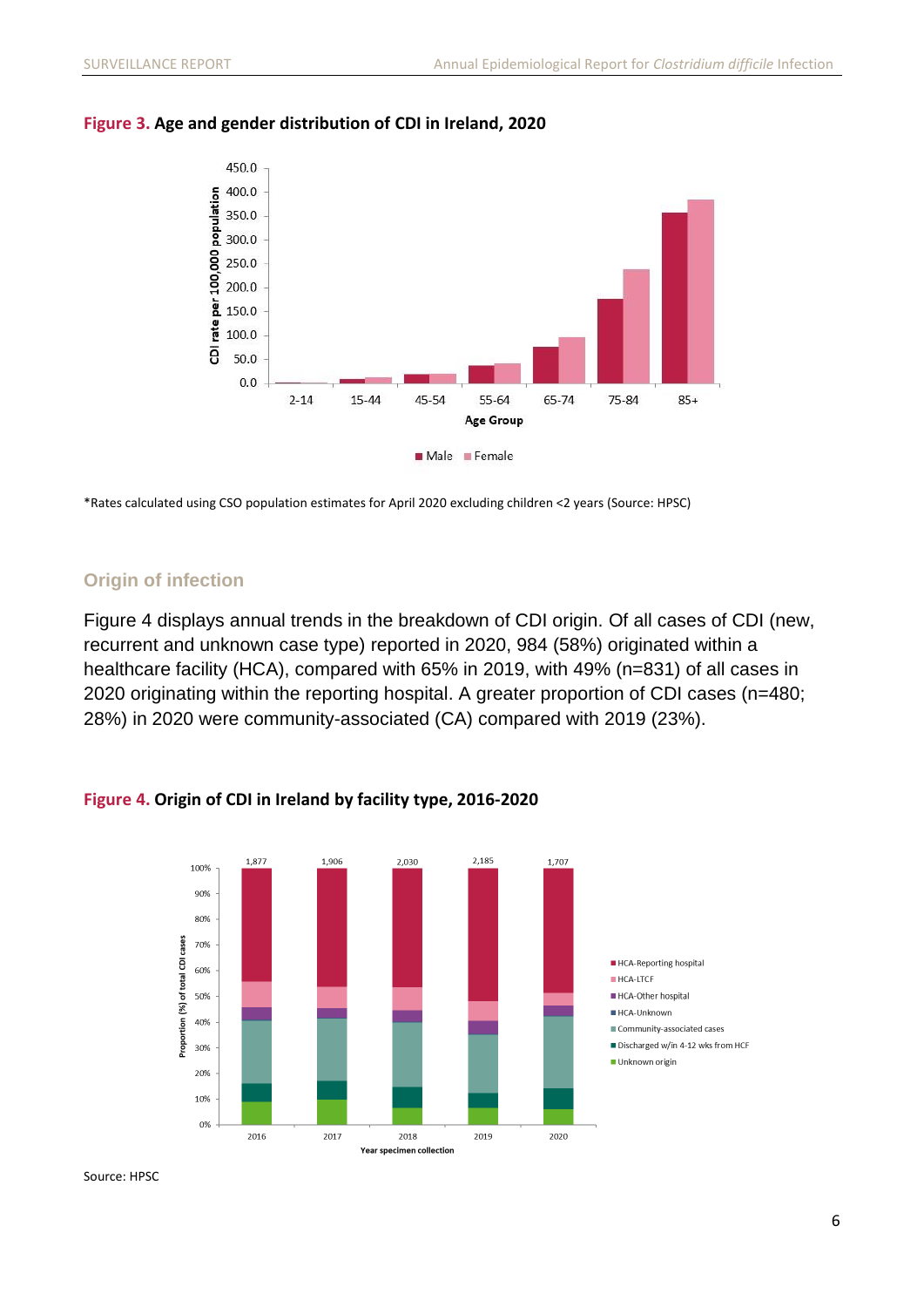At 2.4 cases per 10,000 bed days used (BDU), the incidence of HCA-CDI was lower than in 2019 (2.8), as displayed in Figure 5. The rate of new HCA-CDI had increased in 2019 and returned to previous levels in 2020.





Source: HPSC

### <span id="page-6-0"></span>**Location at symptom onset**

CDI symptom onset occurred in a healthcare facility (healthcare-onset; HO) for 53% of cases (n=905), while 44% (n=744) had symptom onset in the community (community-onset; CO). The location at CDI onset was unknown for 3% (n=58). Of HO cases, 85% had onset in the reporting hospital, 9% in a long-term care facility, 4% in another hospital and for 2%, the type of healthcare facility was unknown. The proportion of CO cases increased from 38% (n=824) in 2019 to 44% (n=744) in 2020.

Of 984 cases associated with a healthcare facility, 839 (85%) experienced onset of CDI symptoms at least 48 hours following admission to a healthcare facility (HO, HCA). A further 14% experienced symptom onset in the community within four weeks of discharge from a healthcare facility (CO, HCA).

Of 480 CA cases, 448 (93%) experienced CDI symptom onset while outside a healthcare facility and without history of discharge from a healthcare facility within the previous 12 weeks (CO, CA). Thirty (6%) cases experienced symptom onset within the first 48 hours of admission to a healthcare facility, without a history of admission to, or residence in, a healthcare facility within the previous 12 weeks (HO, CA).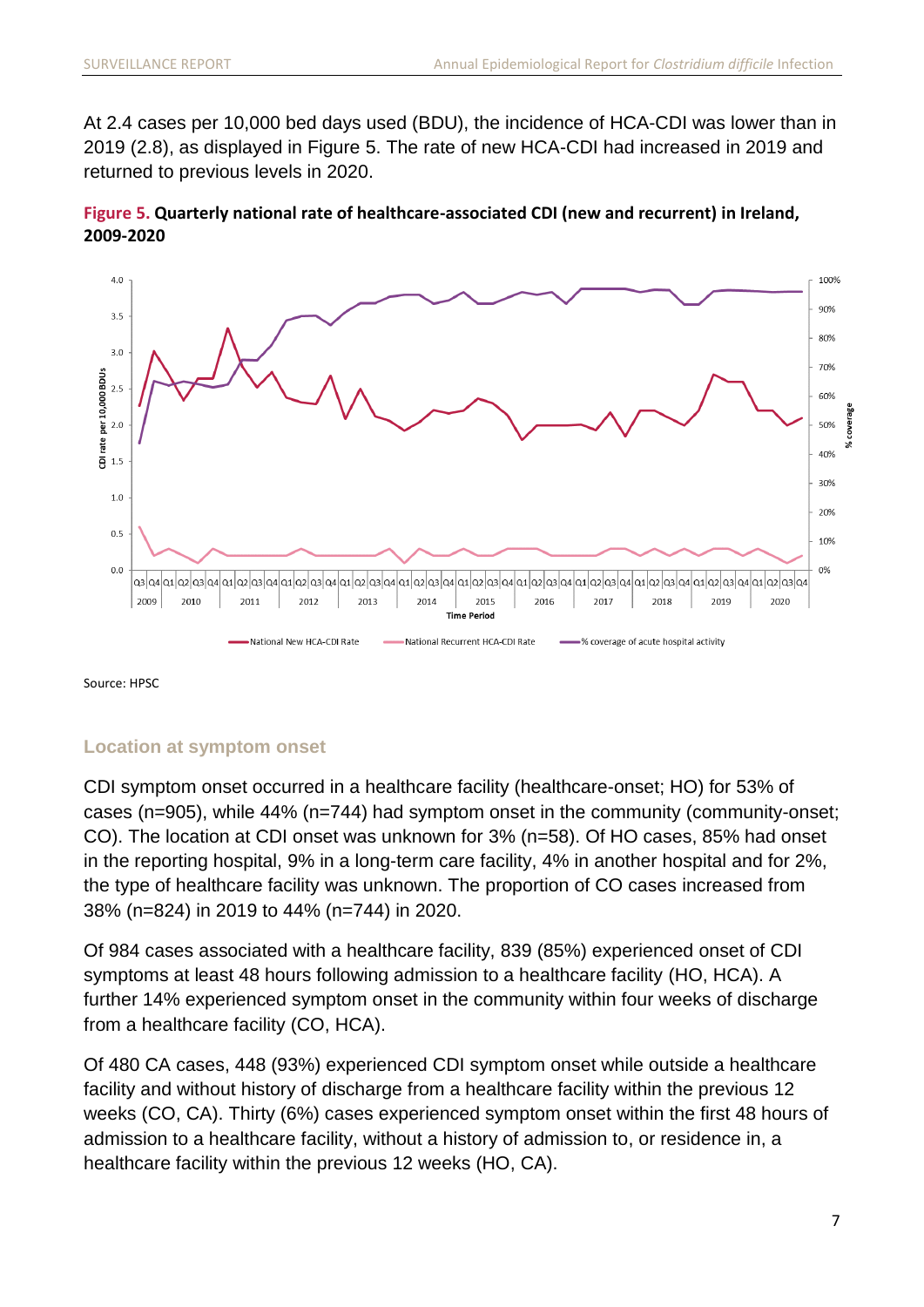### <span id="page-7-0"></span>**Severe CDI**

A severe case is defined as (i) a patient requiring admission to an intensive care unit (ICU) for treatment of CDI or its complications or (ii) requiring colectomy surgery or (iii) death within 30 days after diagnosis. Information on patient outcome is not currently collected in CDI enhanced surveillance, so two markers of severity, surgery and ICU admission are captured. There were 35 severe CDI cases (2%) reported in 2020, similar in number to the 36 (1.6%) reported in 2019. Thirty patients required ICU admission without surgery, two patients required surgery without ICU admission, two required ICU admission with surgery status reported as unknown and one patient required both surgery and an ICU admission.

### <span id="page-7-1"></span>*C. difficile* **PCR ribotyping**

Ribotyping information was reported for just 379 (22%) cases of CDI reported to enhanced surveillance. As Ireland had no designated national *C. difficile* reference laboratory in 2020, microbiology laboratories referred specimens to reference laboratories abroad for ribotyping. The most frequently reported ribotypes in 2020 were: 078 (15%), 014 and 002 with equal frequency (14% each), 020 (6%) and 005 (5%).

While the national profile of the most frequently detected ribotypes was similar in recent years (Figure 6), the increase in ribotype 002 nationally which became evident in 2018 at 22% of ribotyped cases (increasing from 12% in 2017) peaked at 33% in 2019 (where 27%, n=581 of all cases were ribotyped). By 2020, this proportion fell to 14% which was similar to historical levels.

Two cases of the virulent ribotype 027 were detected in Ireland in 2020 and two in 2019.



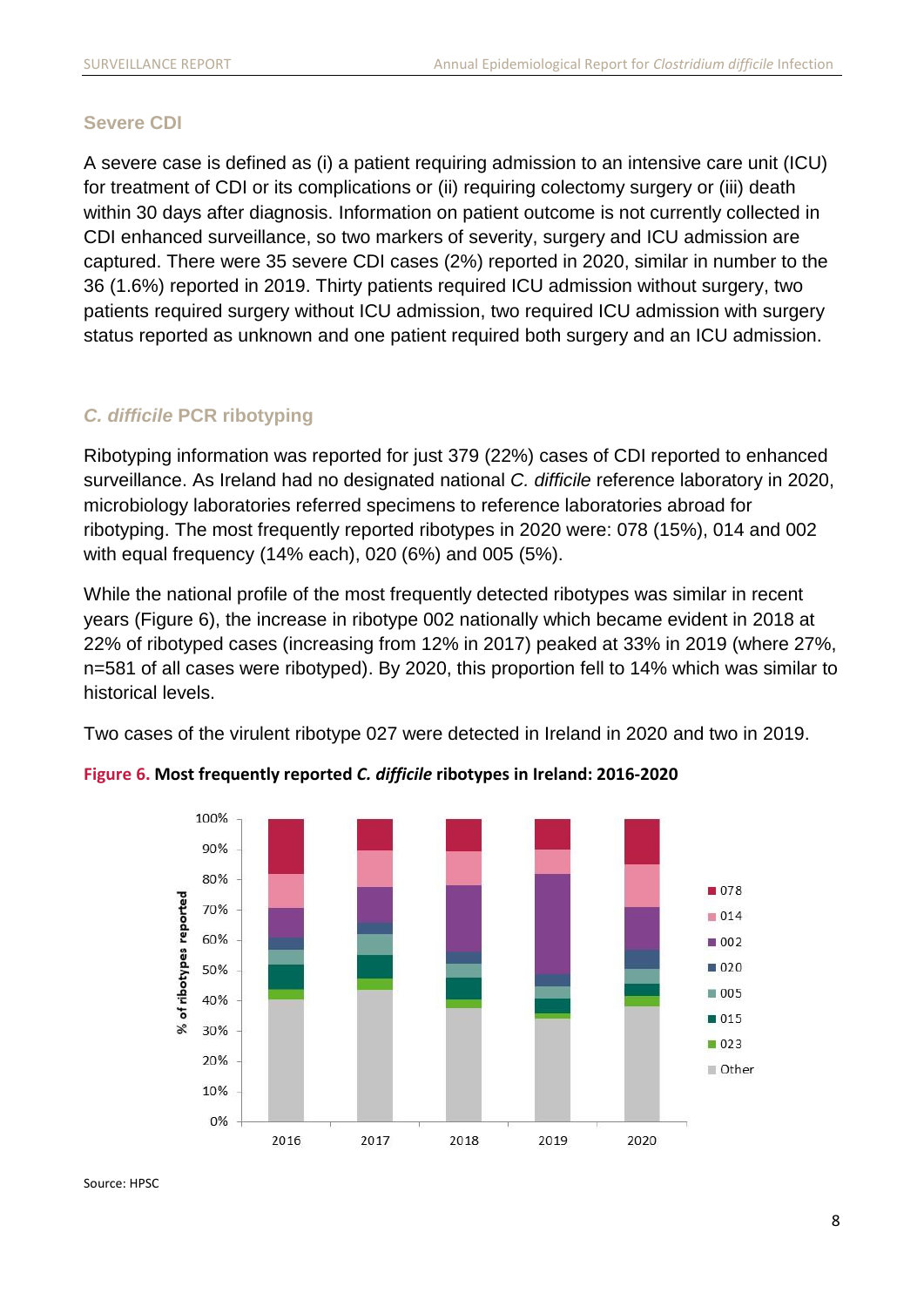# <span id="page-8-0"></span>**Discussion**

The collation of national CDI data through notifications and the enhanced surveillance system has provided a valuable insight into its epidemiology and burden in Ireland. The number of cases reported to both systems, which had continued to increase up to 2019, dropped by 25% in 2020. As 2020 saw the impact of the COVID-19 pandemic in Ireland, the simultaneous reduction in the reporting of CDI to both systems suggests that the reduction was not associated with the collection of enhanced surveillance data in hospitals, but likely a true reduction in hospitalisations and related infections. However, we would advise caution in interpreting the rates and trends for 2020, given how atypical the healthcare seeking behaviour was thought to be, due to the pandemic.

A reduction in the proportion of hospital-acquired CDI was seen in 2020 with a concurrent rise in the proportion of cases originating in the community (28% of all cases). This reflects the trend of previous years, with the exception of 2019, which showed an increase in the overall number of CDI cases and proportion of those originating in acute hospitals. This may have been related to the rise in hospital-associated ribotype 002 which became evident with the reporting of outbreaks by acute hospitals in late-2018 and in 2019. At the time, a pilot project was undertaken by the NCPERLS laboratory in Galway using whole genome multi-locus sequence typing and this provided much needed information on the dissemination of the ribotype in Ireland.

Whether the COVID-19 pandemic in 2020 had an impact on the setting of patients who would normally have been transferred for treatment to acute hospitals, or the control of ribotype 002 resulted in the decrease seen that year, needs to be further analysed.

Without a national reference laboratory in Ireland, an up-to-date picture of the epidemiology of *C. difficile* in Ireland is not available.

The increase in number of cases reported by departments of public health without an assigned case type in 2020 may have been impacted by the pressure of COVID-19 on laboratory and public health surveillance colleagues.

The proportion of cases associated with long-term care facilities has continued to fall over time to just 5% of all (8% of healthcare-associated) cases in 2020.

The true implications of the burden of COVID-19 on surveillance of CDI in Ireland need to be further analysed.

# <span id="page-8-1"></span>**Public health implications**

The continued excellent participation in the voluntary CDI enhanced surveillance scheme ensures that valuable additional information is collected regarding the epidemiology and burden of CDI in Ireland. The National Clinical Guidelines on the Surveillance, Diagnosis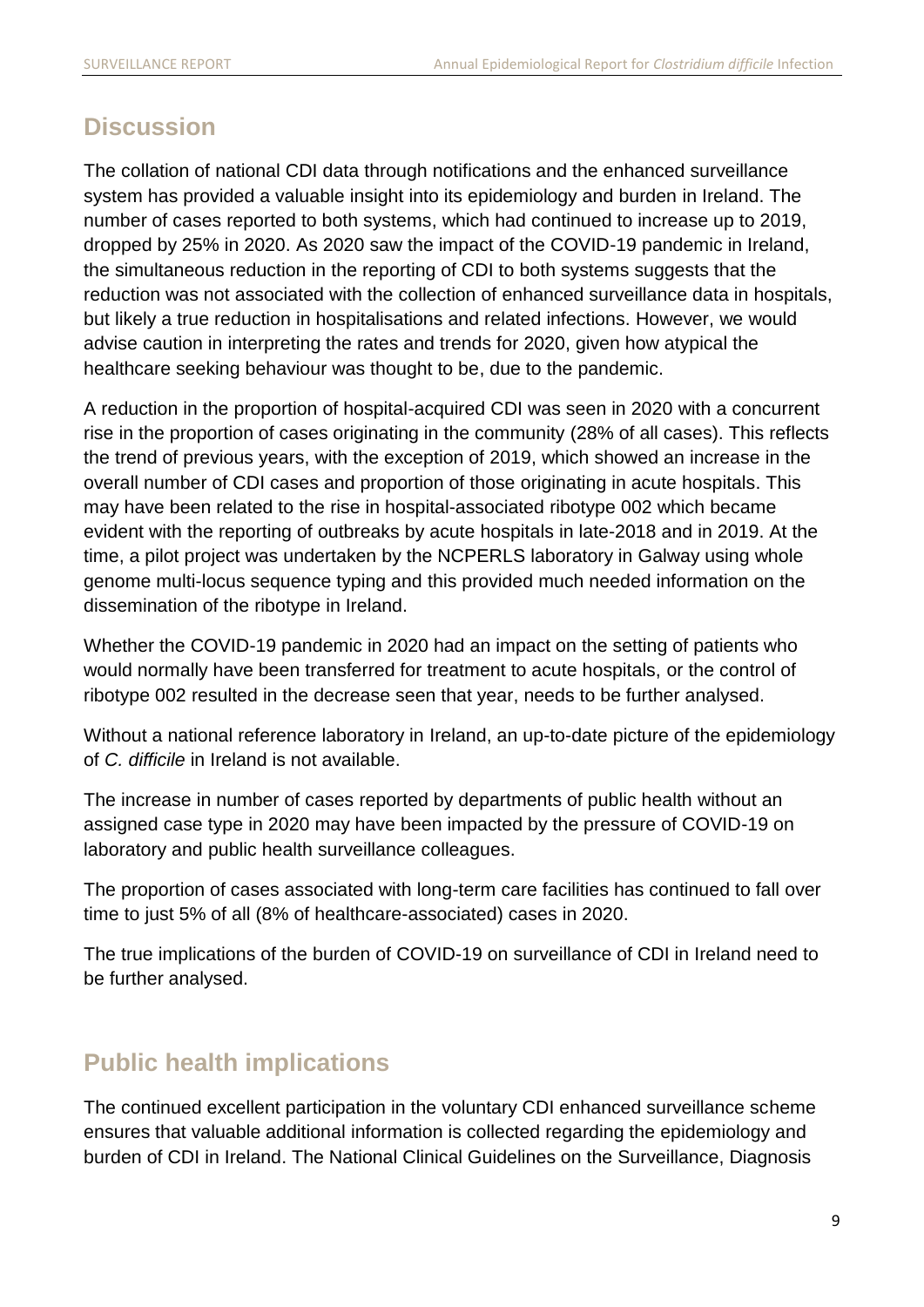and Management of CDI in Ireland<sup>3</sup> were updated in 2013 and endorsed by the National Clinical Effectiveness Committee in 2014.

## <span id="page-9-0"></span>**Technical notes**

Data used in this report were extracted from CIDR on 20/12/2021.

Crude incidence rates were calculated using census of the population denominator data or population estimates (available from the Central Statistics Office (CSO) [www.cso.ie\)](http://www.cso.ie/). The population aged 2 years and above was taken from Census 2016 for analysis of the 2016- 2019 data and from CSO population estimates of April 2020 for analysis of the 2020 data. The data were presented per 100,000 population.

Hospital acquired rates of CDI were calculated using the denominator of bed days used (BDU) per quarter/year. BDU data for publicly-funded hospitals were provided by the Business Information Unit of the HSE. The figures were presented per 10,000 BDU.

# <span id="page-9-1"></span>**Further information available on HPSC website**

<https://www.hpsc.ie/a-z/microbiologyantimicrobialresistance/clostridioidesdifficile/>

### <span id="page-9-2"></span>**Acknowledgements**

HPSC would like to sincerely thank all who have contributed to this report, especially due to the additional demands placed on those involved in HCAI surveillance in Ireland, caused by the impact of COVID-19: Microbiology Surveillance Scientists, Infection Prevention and Control Nurses, Microbiology Laboratory Scientists, Clinical Microbiologists, along with all the staff of the Departments of Public Health across Ireland.

### <span id="page-9-3"></span>**Report prepared by:**

### **Tara Mitchell and Eimear Brannigan, HPSC**

### <span id="page-9-4"></span>**References**

1. Irish Statute Book. Schedule to the Infectious Diseases (Amendment) Regulations 2011 (S.I. No. 452 of 2011). 13<sup>th</sup> September 2011. Available from:<http://www.irishstatutebook.ie/eli/2011/si/452/made/en/print>